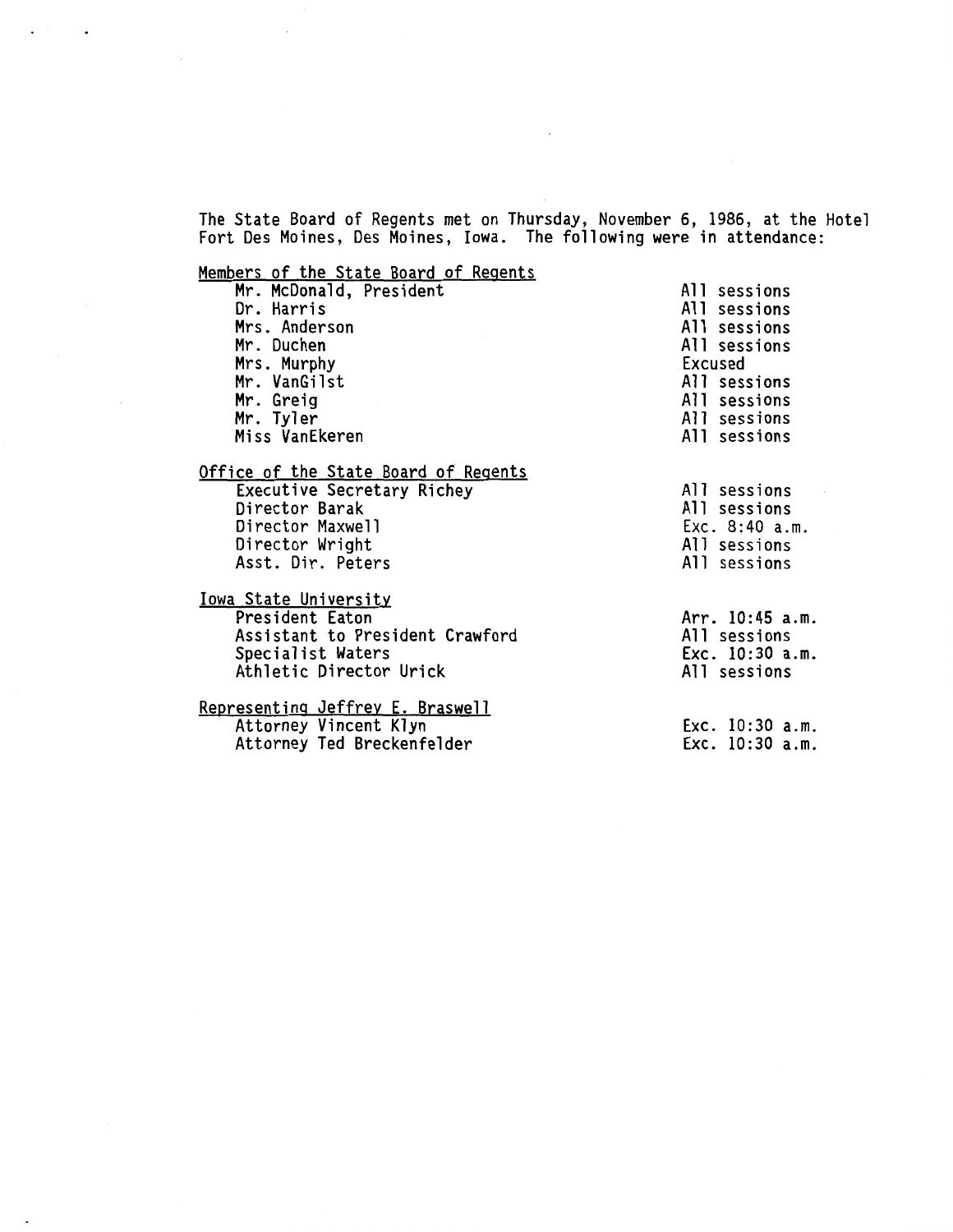President McDonald stated the board was in session to review a final decision of Iowa State University regarding the suspension of student-athlete Jeff Braswell from playing in Iowa State University football team games.

President McDonald stated Mr. Braswell, through his counsel, Vincent Klyn, had asked that the matter be held in closed session as provided by Code of Iowa Section 21.5(1)(e). President McDonald stated Section 21.5(1) $\overline{(a)}$ provided that the board could meet in closed session to discuss confidential student records and that such records would be a part of the hearing.

President McDonald stated the board had before it a memorandum from the Board Office outlining recommended actions.

MOTION: Dr. Harris moved the board grant the request by student Jeff Braswell to review an institutional decision which suspended him from participation in games of the Iowa State University football team; and grant the request by student Jeff Braswell that the board permit him to appear before it, through counsel, on this date, to make oral arguments as to why he should not be suspended. Mr. Duchen seconded the motion, and it passed unanimously.

**EXECUTIVE SESSION.** President McDonald stated the board had been requested by Mr. Braswell, through his counsel, to review the decision in a closed session as provided by Code of Iowa Section  $21.5(1)(a)$  and  $21.5(1)(e)$ . Mr. Tyler moved that the board enter into executive session. Mr. Greig seconded the motion. On a roll call vote, the following voted:

> AYE: Anderson, Duchen, Greig, Harris, McDonald, Tyler, VanEkeren, VanGilst. NAY: None. ABSENT: Murphy.

A representative of the press asked if the board could delay entering closed session until such time that he could talk with counsel concerning the reasons stated for the closed session.

Regent Duchen stated he would object to that.

President McDonald stated the board would proceed with the hearing. He stated the board believed the session was proper under the law in that the board would be reviewing the final institutional decision to suspend a student and, in the course of that review, would be utilizing confidential student records.